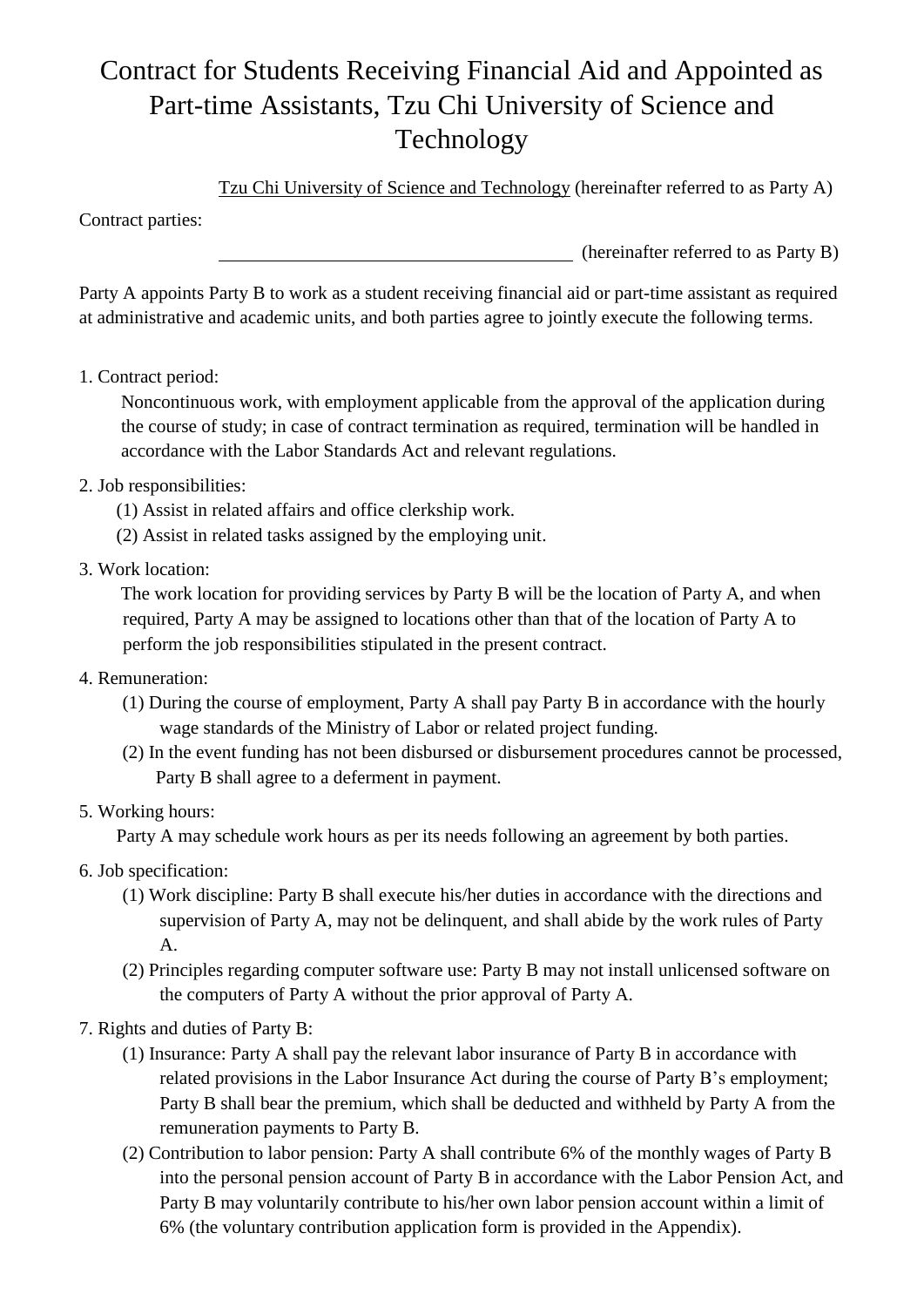- (3) Occupational injury: Party A shall bear the compensation responsibilities in accordance with the Labor Standards Act in the event that Party B encounters an occupational injury. However, Party A may claim offset if it has already paid compensation in accordance with the Labor Pension Act or other regulations for the same incident.
- (4) Prevention and treatment of campus sexual assault, sexual harassment, and sexual bullying:
	- 1. Party A shall enforce the provisions in the Employment Service Act prohibiting employment discrimination; the provisions in the Act of Gender Equality in Employment prohibiting sexual discrimination; as well as the provisions regarding sexual harassment prevention and gender equality in employment.
	- 2. Party B shall abide by the Regulations on the Prevention of Sexual Assault, Sexual Harassment, and Sexual Bullying on Campus and respect the sexual and bodily autonomy of him/herself and others, avoid unwelcome conduct, and not handle conflicts related to sexuality or sex through coercion or violence.
- (5) Occupational safety and hygiene: Party A shall handle occupational safety and hygiene matters in work locations in accordance with the Occupational Safety and Health Act and other related regulations to safeguard the health, safety, and welfare of Party B.

#### 8. Confidentiality agreement

- (1) Party B shall adopt necessary measures to safeguard the privacy of Party A and fulfil his/her duty of confidentiality upon the knowledge, contact with, or possession of any information related to Party A in the course of work. Party B may not disclose, inform, or transfer to any third parties, or assist third parties in obtaining information or confidential content without the written approval of Party A or in accordance with relevant regulations. Party B may not use work related information for the interest of him/herself or of third parties.
- (2) Party B shall return all belongings, equipment, and work-related documents of Party B upon termination of the work contract, and may not retain any copies in any form.
- (3) The duty of confidentiality borne by Party B as arising from the present contract shall remain effective with the termination, cancellation, or invalidity of the present contract. If Party B violates the provisions, he/she shall be subject to civil and criminal proceedings.

#### 9. Handover

Party B shall handover the property and operations of Party A upon the work adjustment of Party B by Party A or the termination of the employment contract.

#### 10. Other bases of rights and duties

- (1) Party A may collect, process, or use the personal information of Party B in accordance with the Personal Data Protection Act when necessary for work affairs.
- (2) The rights and duties of Parties A and B during the course of the contract are handled in accordance with the provision of the present contract. Matters not covered in the present contract shall be handled in accordance with related governmental regulations or the work regulations established by Party A.
- 11. Parties A and B agree that the labor administration office of the work location will serve as the mediation unit in the event of a dispute over renumeration payment between Parties A and B, as well as agree that the district court of the location of service shall serve as the jurisdiction area for litigation.

## 12. Contract copies

The present contract is made in duplicate, with Parties A and B each retaining one copy.

# Contract Parties